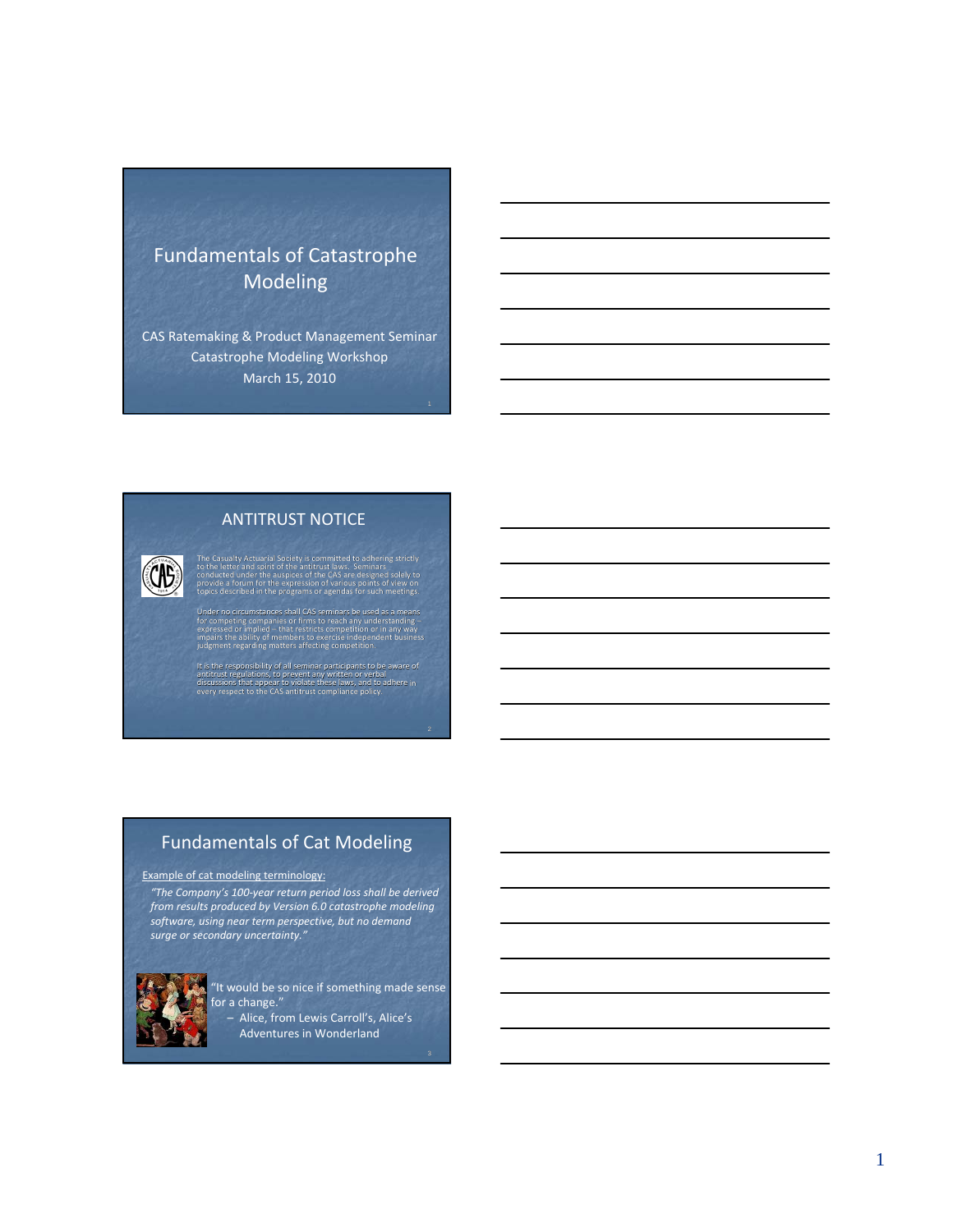# Fundamentals of Cat Modeling

"Prediction is very hard – especially when it's about the future" – Yogi Berra

#### *Agenda*

- What is a catastrophe model?
- Why use cat models?
- How cat models work
- Cat model inputs
- Cat model outputs & analytics
- Considerations/adjustments

## What Is a Catastrophe Model?

A computerized system that generates a robust set of simulated events and:

- Estimates the magnitude/intensity and location
- Determines the amount of damage
- Calculates the insured loss

Cat models are designed to answer:

- Where future events can occur
- How big future events can be
- Expected frequency of events
- Potential damage and insured loss



• Insurance and reinsurance loss calculation

#### 2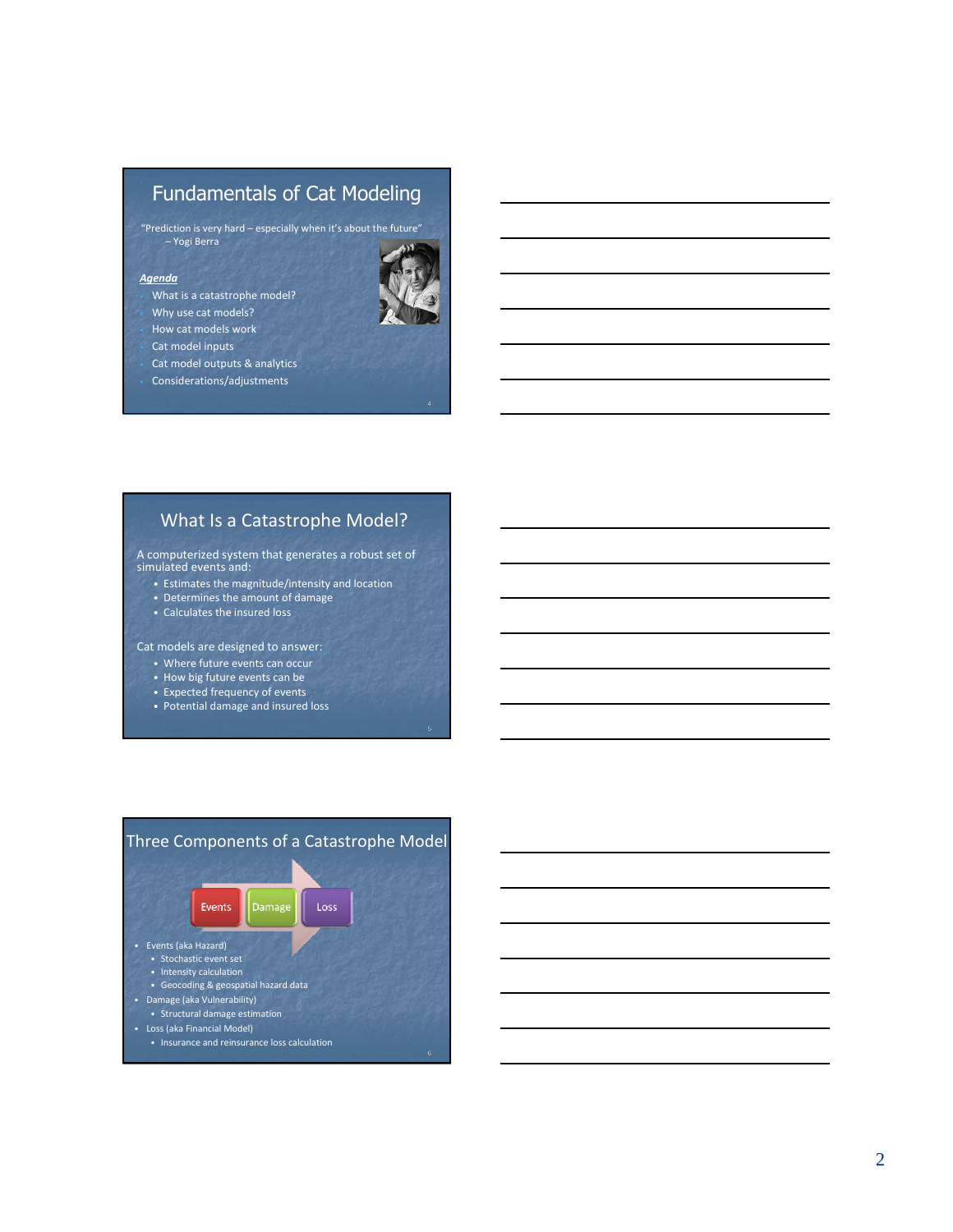





• Direct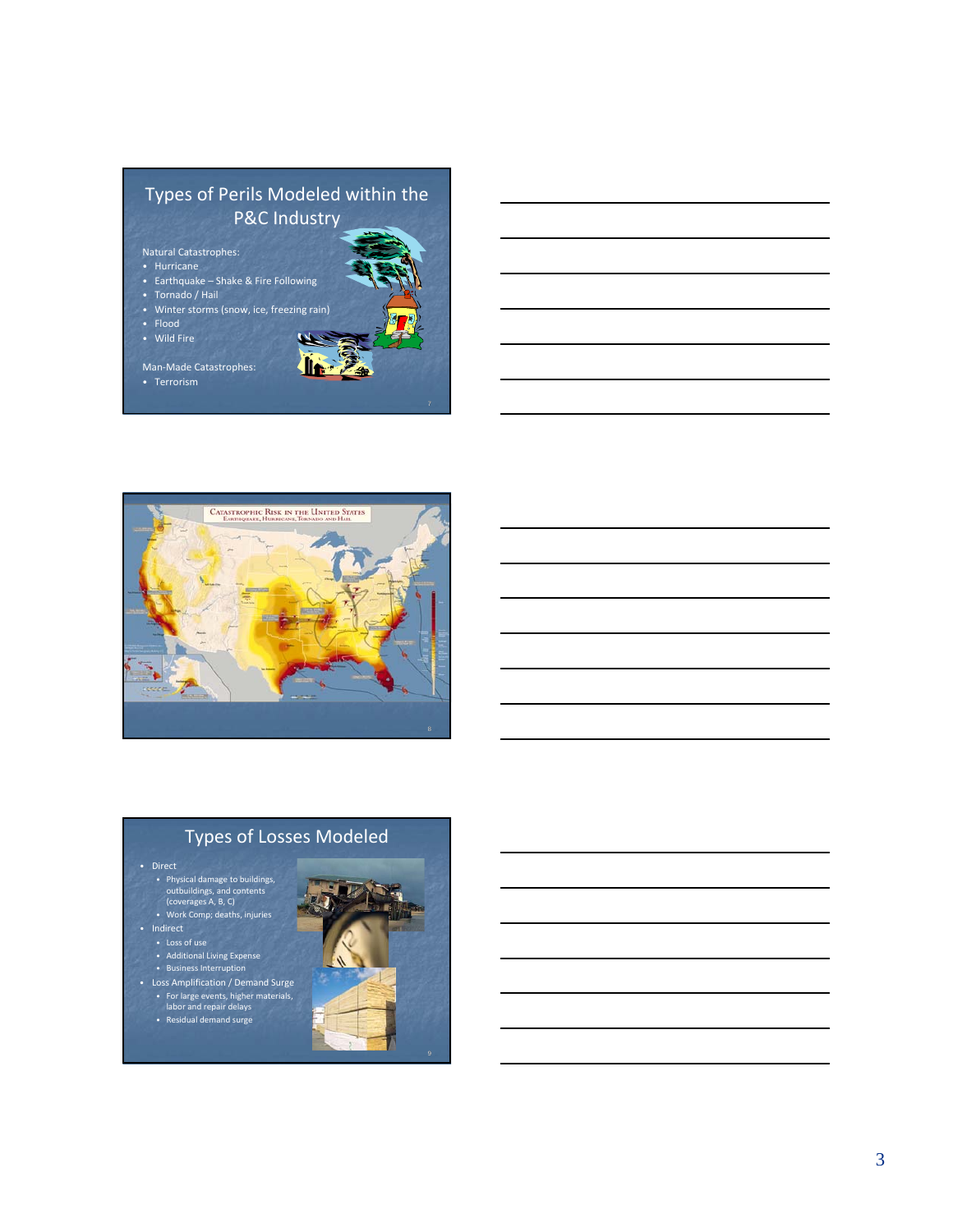## Uses of Catastrophe Models

**Primary Metrics:** • Average Annual Loss (AAL): Expected Loss • Probable Maximum Loss (PML)/Exceedance Probability (EP)

- 
- 
- 
- 
- 
- **Potential Uses:**<br>• Ratemaking (rate level and rating plans)<br>• Portfolio management & optimization<br>• Underwriting/risk selection<br>• Loss mitigation startegies<br>• Allocation of cost of capital, cost of reinsurance<br>• Reinsuran

#### Advantage of Cat Models

*Catastrophe models provide comprehensive information on current and future loss potential.*

- & Modeled Data:
	- Large number of simulated years creates <sup>a</sup> comprehensive distribution of potential events • Use of current exposures represents the latest population, building codes and replacement values
- ' Historical Data:
	- Historical experience is not complete or reflective of potential due to<br>limited historical records, infrequent events, and potentially changing<br>conditions
	- Historical data reflects population, building codes, and replacement values at time of historical loss.
	- Coastal population concentrations and replacement costs have been rapidly increasing.

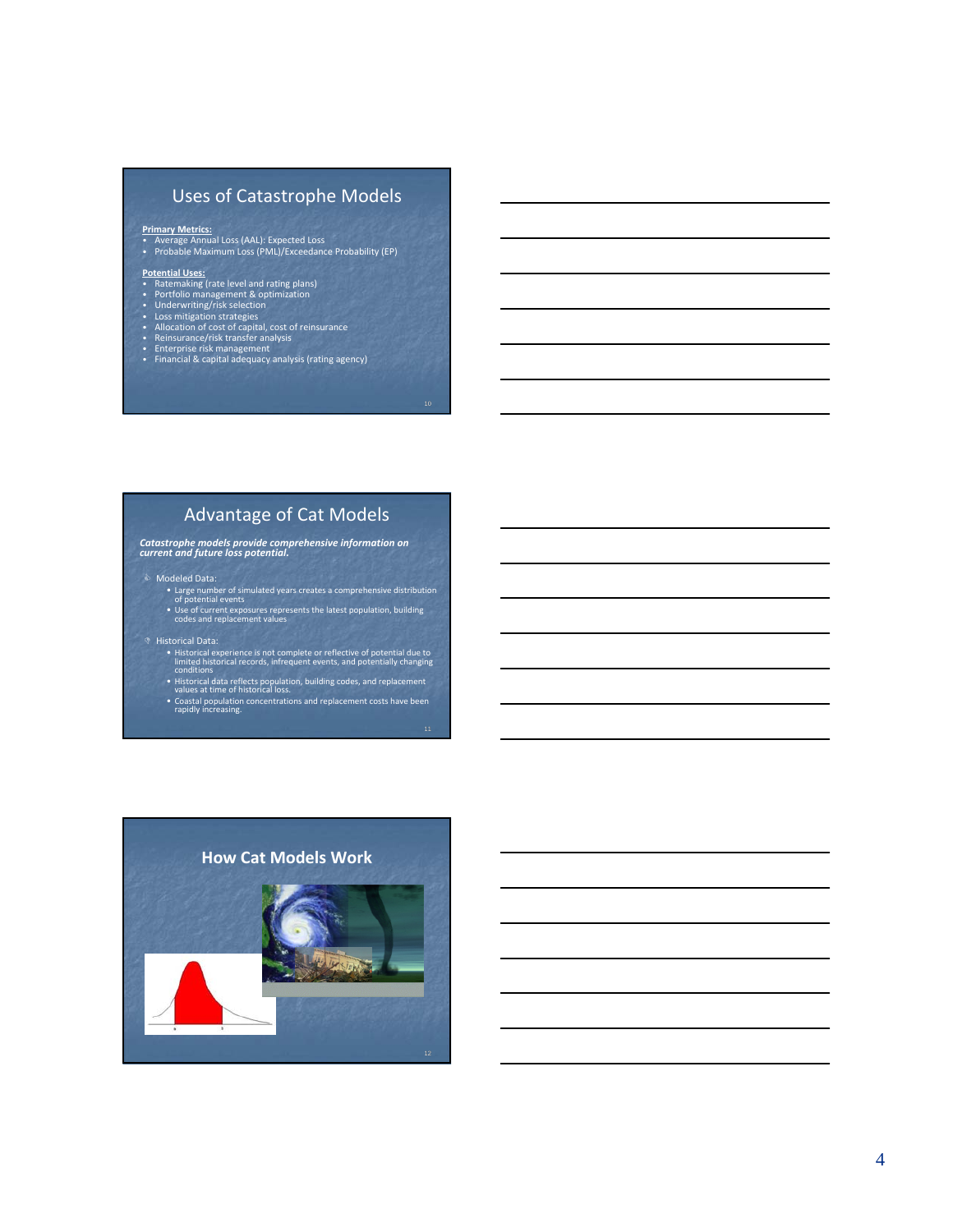





# Cat Model Input

## *High Quality Exposure Information Is Critical*

Examples of key exposure detail:

- Replacement value (not coverage limit)
- Street address (location)
- Construction
- Occupancy

The model can be run without policy level detail or other location specific attributes, but the more detail the better.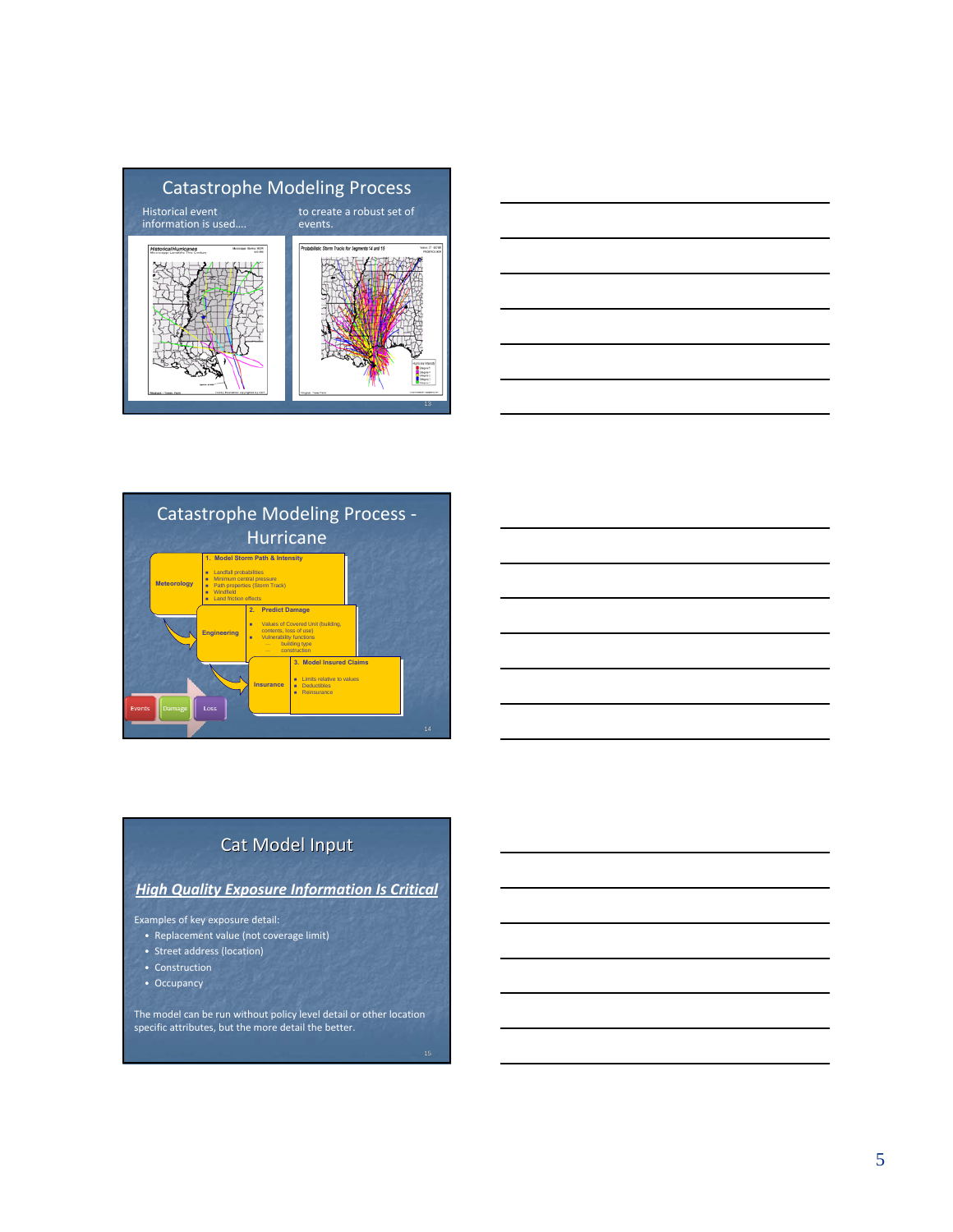



# Cat Model Output

Model results are expressed as a distribution of probabilities, or the likelihood of various levels of loss. Event-by-event loss information

**Loss Exceedance Curve** 

**Probability of Exceedance** 

• Probability distribution of losses

### Cat Model Output Modeled loss distributions can be used for a wide variety of analysis, including:

- Exceedance Probability (EP) *a.k.a. PML* <sup>¾</sup> Occurrence
	- $\times$  Aggregate

Modeled Losses

- Tail Value at Risk (TVAR)
- Average Annual Loss (AAL)



*Analysis EP TVAR*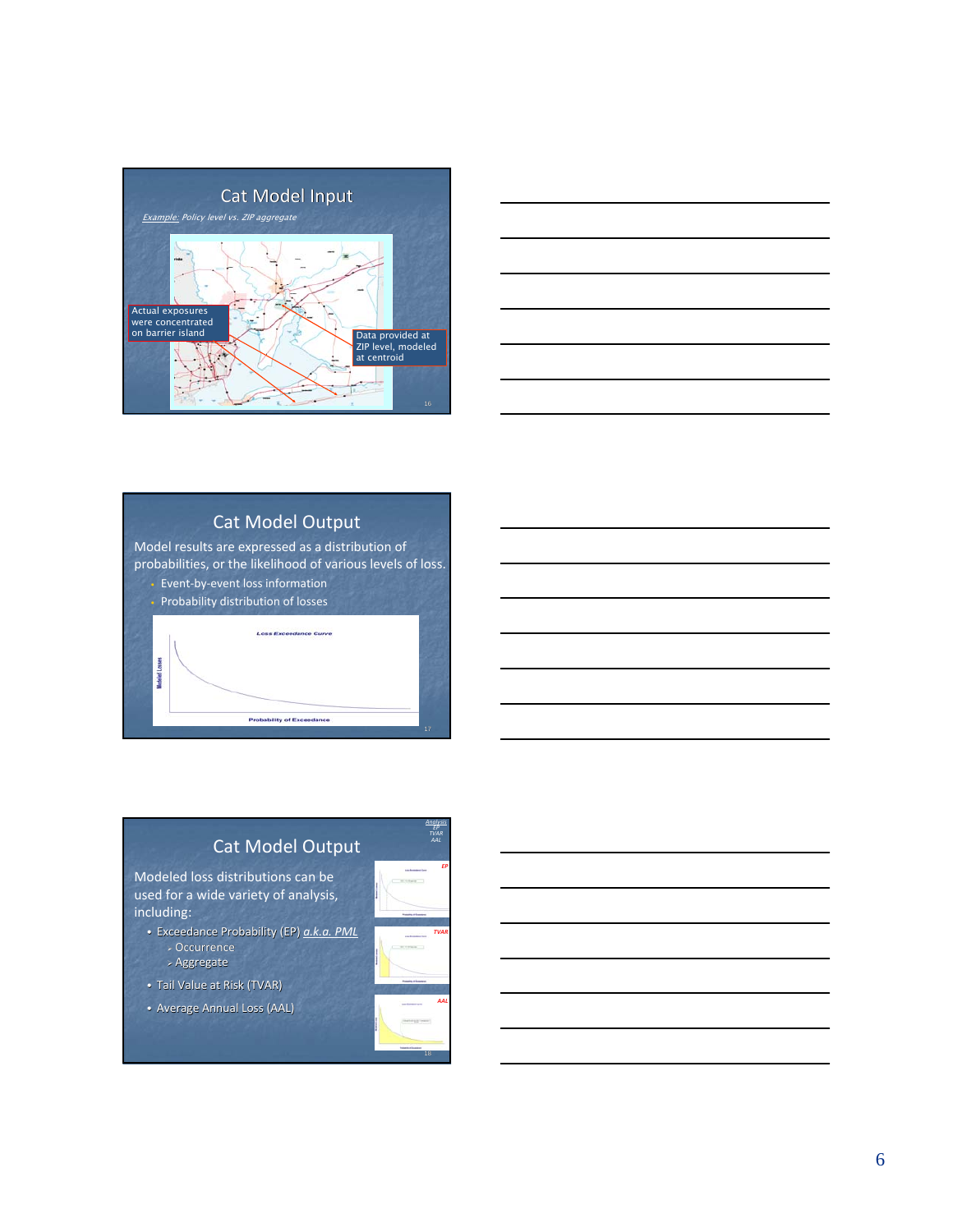# Exceedance Probability (EP)

*Exceedance Probability:* Probability that a certain loss threshold is exceeded.



*Analysis EP TVAR AAL*

- The analysis also known as Probable Maximum Loss (PML)
- Most common analysis type used
- Curve shows the probability of exceeding various loss levels • Used for portfolio management and reinsurance buying decisions







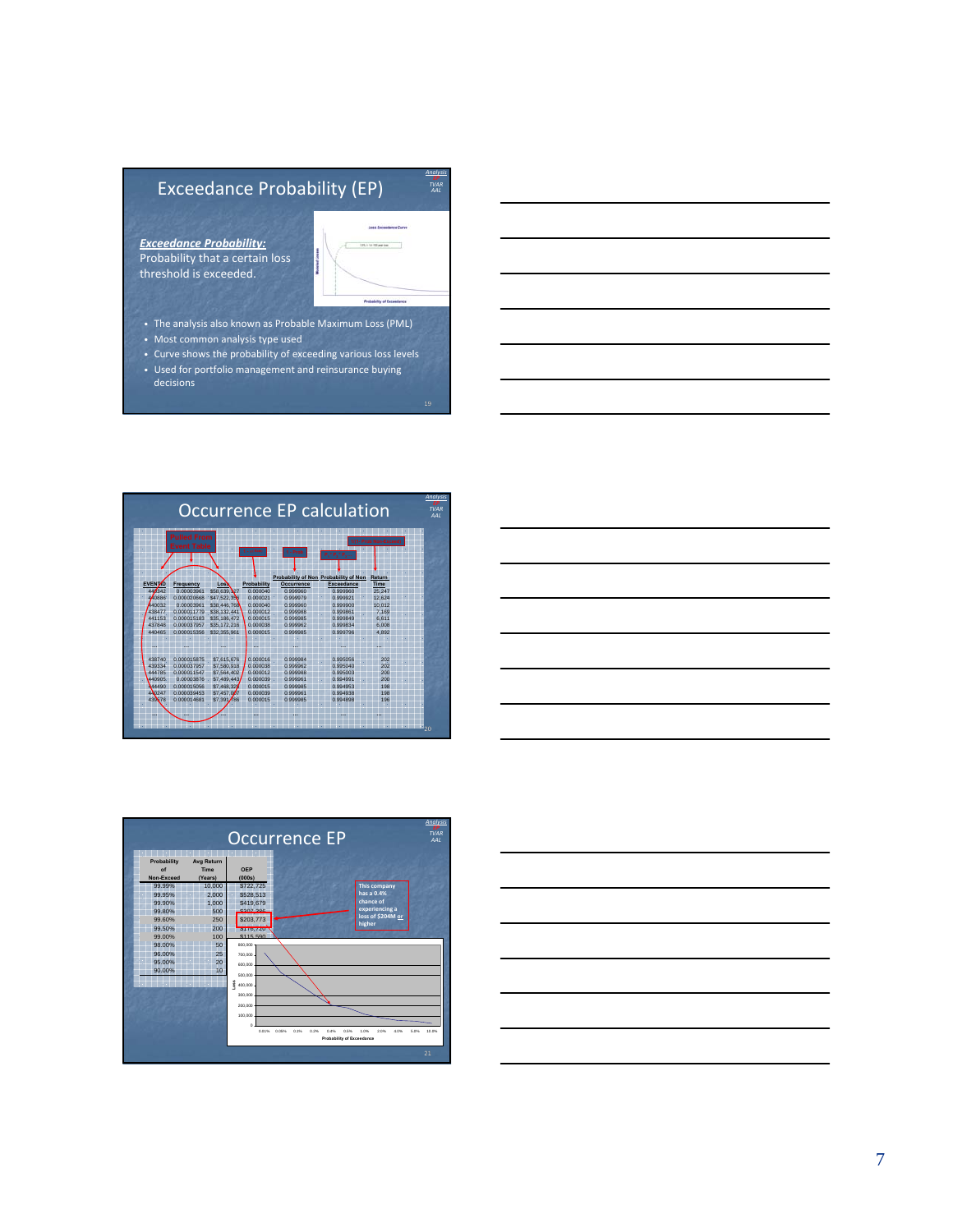## Exceedance Probability Return Period Terminology

*Analysis EP TVAR AAL*

*Analysis EP TVAR AAL*

"250-year return period EP loss is \$204M"

- & Correct terminology "The \$204M loss represents the 99.6 percentile of the annual loss distribution" "The probability of exceeding \$204M in one year is 0.4%"
- 
- ' Incorrect terminology It does not mean that there is a 100% probability of exceeding \$204M over the next 250 years **■ It does <u>not</u> mean that 1 year of the next 250 will have loss ≥**<br>\$204M
- Note: Return Periods are single year probabilities

#### Exceedance Probability Occurrence vs Aggregate

#### **Occurrence Exceedance Probability (OEP)**

- Event loss<br>• Provides information on losses assuming a single event<br>• occurrence in a given year
- 
- Used for occurrence based structures like quota share, working excess, etc.

#### **Aggregate Exceedance Probability (AEP)**

- Annual loss<br>• Provides information on losses assuming one or more occurrences<br>• Used for aggregate based structures like stop loss,<br>• Preinstatements, etc.<br>• reinstatements, etc.
- 
- 
- AEP ≥ OEP

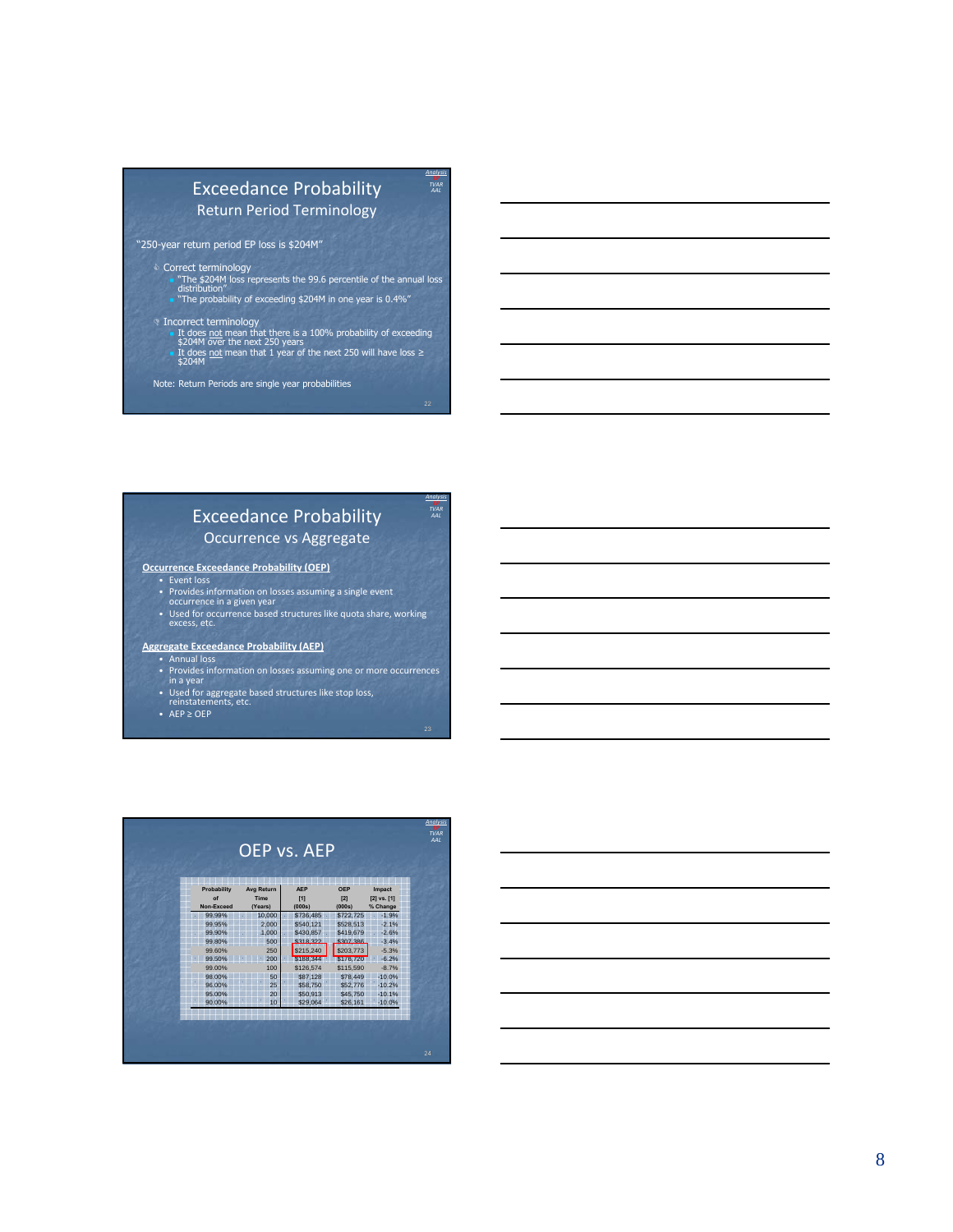



## Tail Value at Risk (TVAR)

*Analysis EP*

**Continued UNITED RESIDENTS** 

.<br>Martin and Basican Service

#### *Tail Value at Risk (TVAR):*

Average value of loss above <sup>a</sup> selected EP return period.

- Tail Value at Risk (TVaR) also known as Tail Conditional Expectation (TCE)
- Example:
	-
	- > 250-year return period loss equals \$204 million<br>> TVAR is \$352 million<br>> Interpretation: "There is a 0.4% annual probability of a loss exceeding \$204<br>million. Given that at least a \$204M loss occurs, the average severity
- TVAR measures not only the probability of exceeding a certain loss level, but also the average severity of losses in the tail of the distribution.



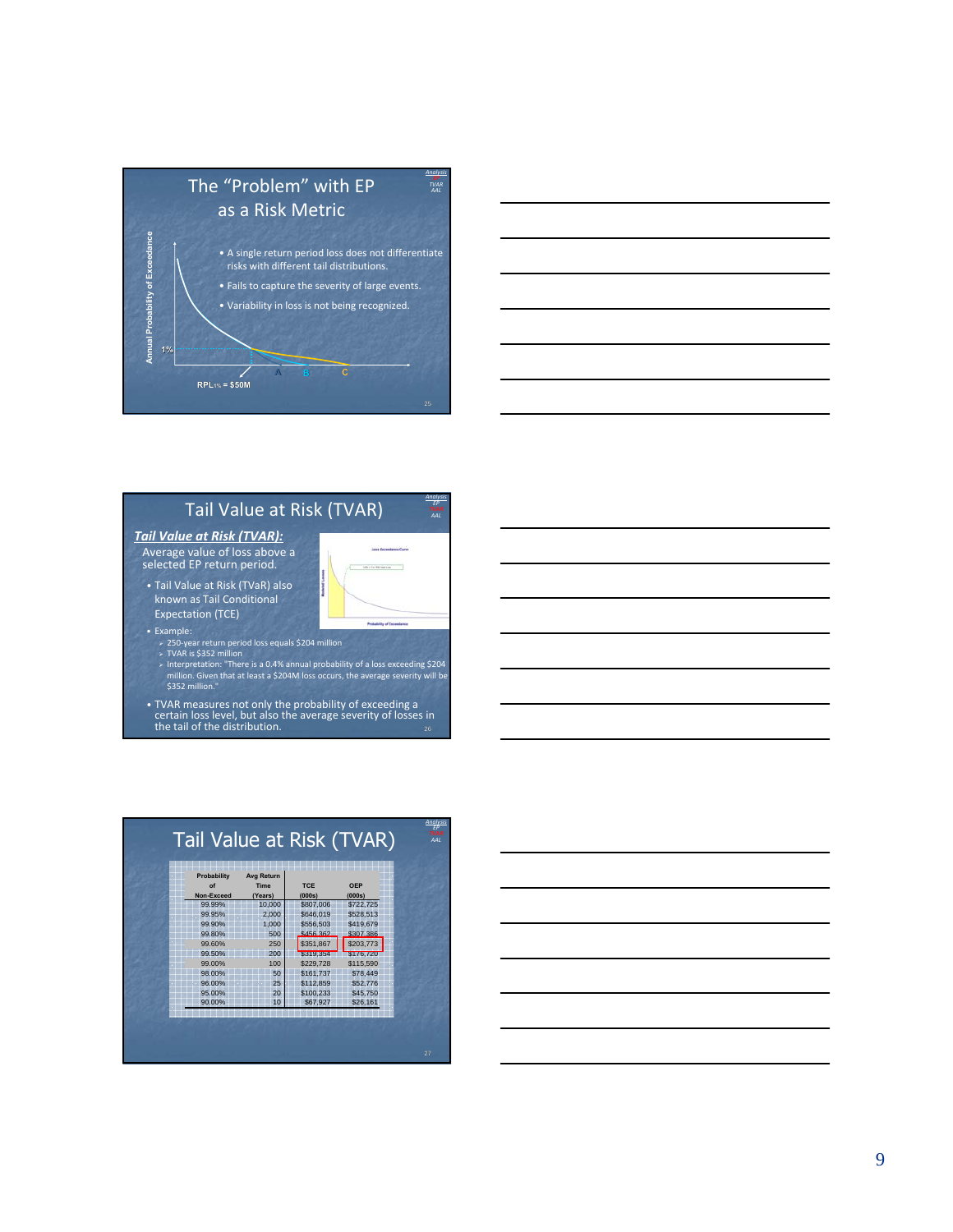

• By ‐product of the EP curve







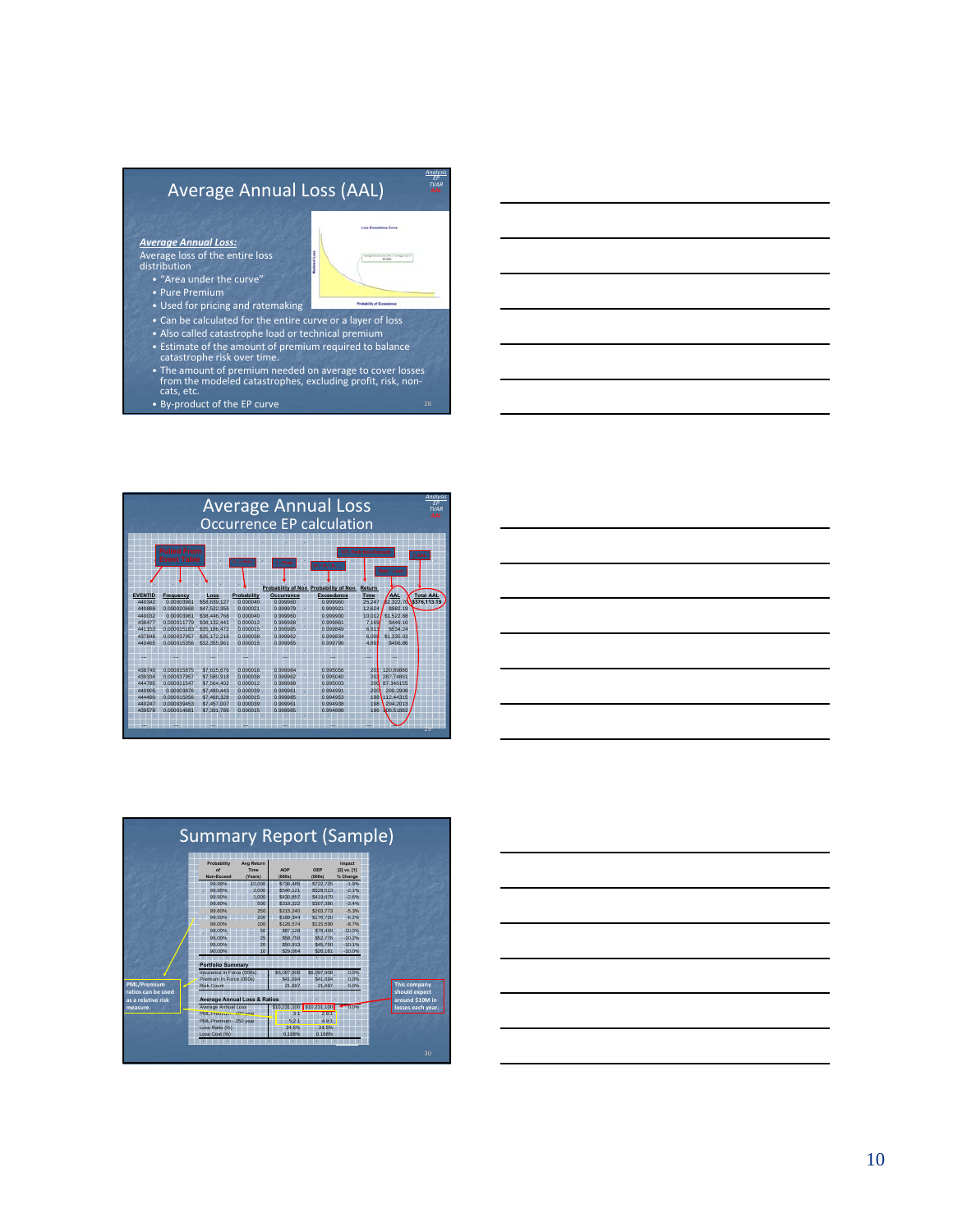## Considerations/Adjustments

- Actuarial Standard of Practice 38
- Warm Sea Surface Temperatures (WSST)
- Demand Surge
- Storm Surge
- Secondary Uncertainty
- Misc. (Sea Surface Temperature, Variance, Model Selection)

#### Actuarial Standard of Practice (ASOP) 38

*ASOP 38: Using Models Outside the Actuary's Area of Expertise*

- Five key responsibilities:
	- 1) Determine appropriate reliance on experts
	- 2) Have a basic understanding of the model
	- 3) Evaluate whether the model is appropriate for the intended application
	- 4) Determine that appropriate validation has occurred
	- 5) Determine the appropriate use of the model

*"The model said so" is not sufficient*

## Warm Sea Surface Temperature

There are many mechanisms that influence Atlantic Hurricane activity, including:

- Atlantic sea surface temperatures
- El‐Niño; Vertical wind shear (ENSO)
- Upper atmosphere winds (QBO)
- Atlantic pressure distribution (NAO; Bermuda High)



*Considerations WSST SS Misc.*

*Considerations ASOP 38 SU*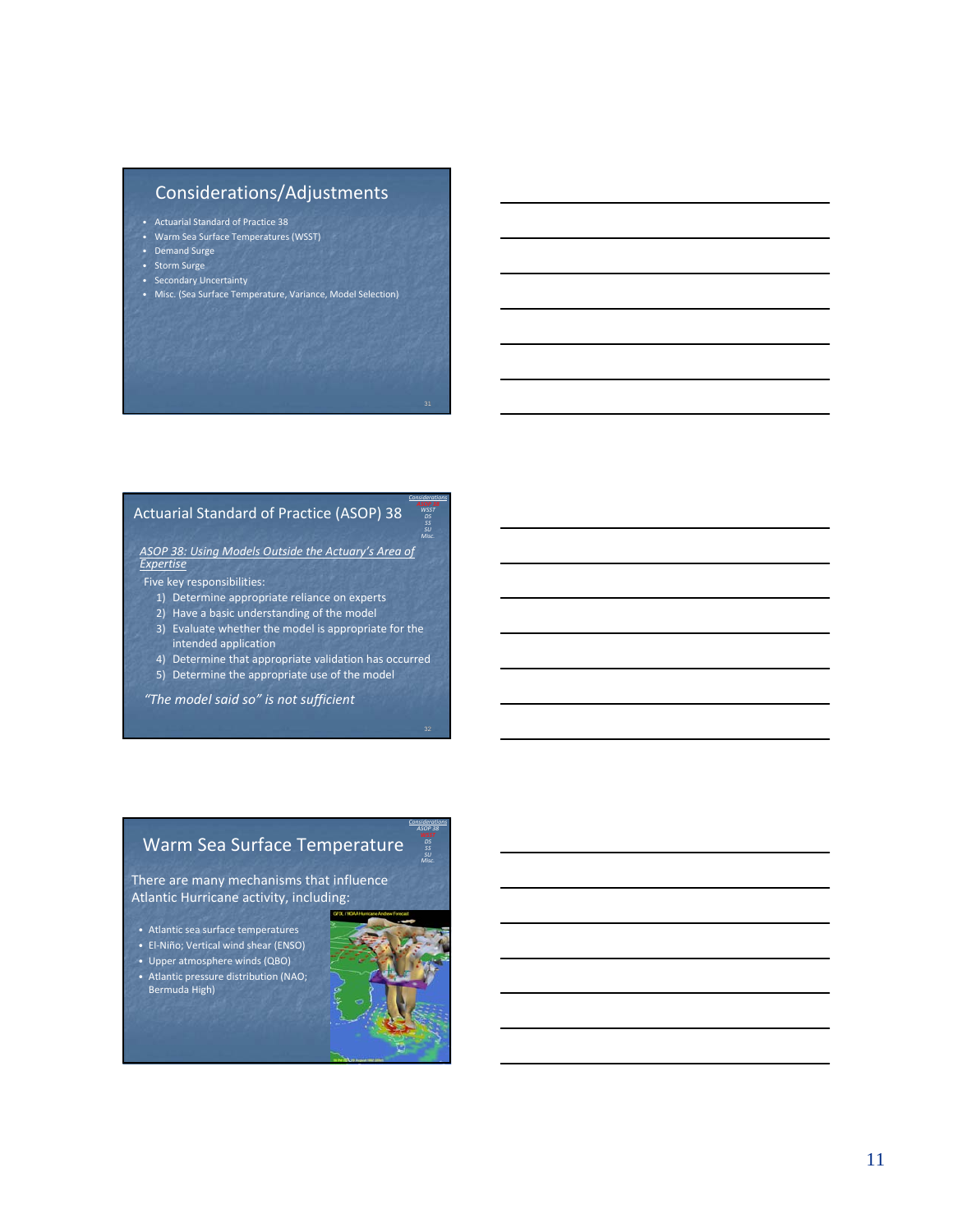# Warm Sea Surface Temperature

*There has been a historical correlation between Atlantic Sea Surface temperatures and the frequency and intensity of hurricane landfalls in the United States.*

*Considerations ASOP 38 DS Misc.*

*Considerations ASOP 38 WSST SS Misc.*

• Modelers use different terminology to represent: Near‐Term, Medium‐Term, Warm Sea Surface, Prospective Frequency





#### *Demand Surge:*

A sudden and usually temporary increase in the cost of materials, services, and labor due to the increased demand following a catastrophe.

Also referred to as Loss Amplification.

- Sources of demand surge Cost of materials: supply shortages; demand > supply; potential price
- gouging<br>
a Labor: limited labor in impacted area leads to labor shortage; imported<br>
labor is expensive (travel & housing costs limited housing available) &<br>
not familiar with local building codes<br>
not familiar with local
- 





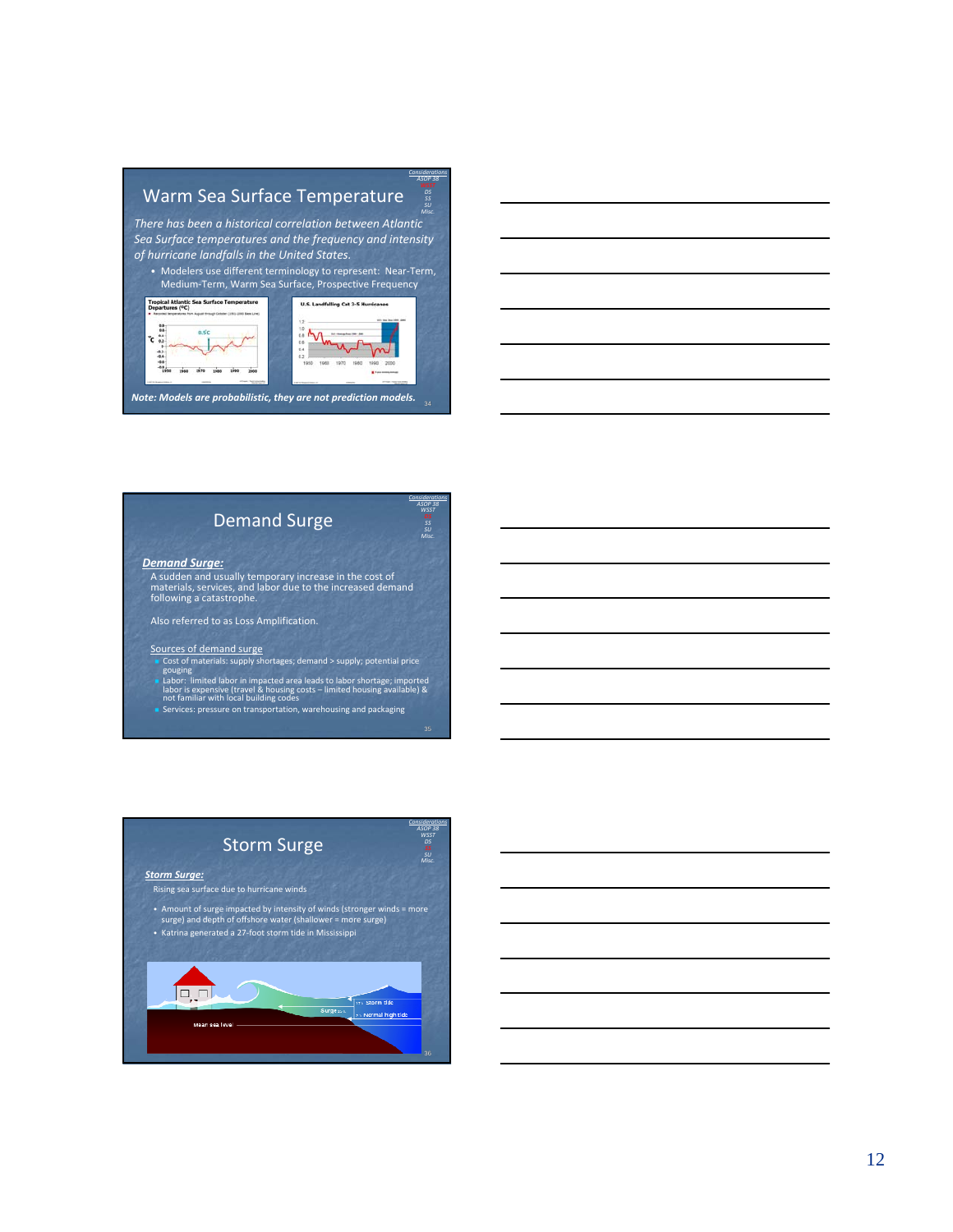









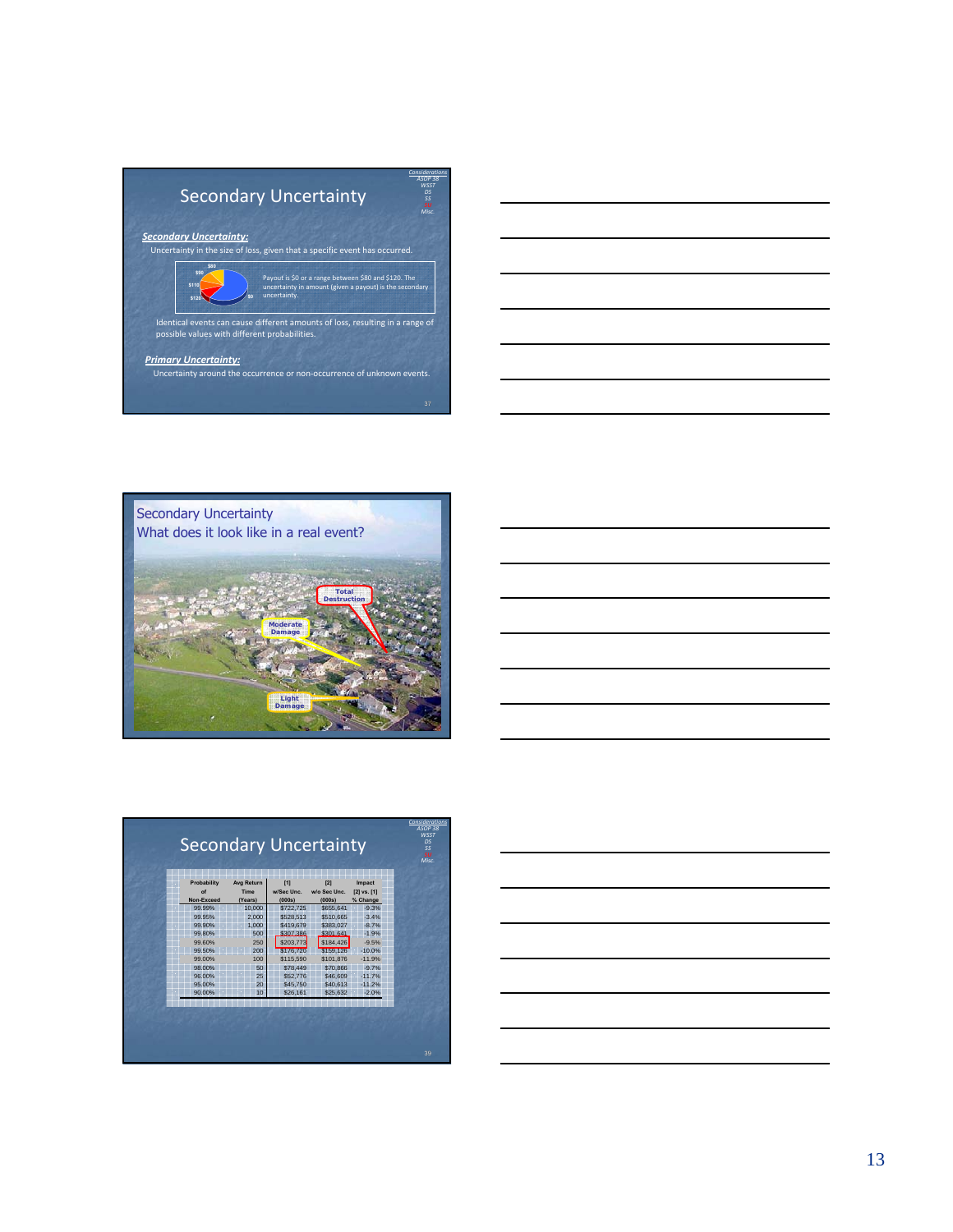| Variance                                                                                                                                                                                                                                                                                      | <b>Ansideration</b><br><b>cc</b> |
|-----------------------------------------------------------------------------------------------------------------------------------------------------------------------------------------------------------------------------------------------------------------------------------------------|----------------------------------|
| The amount of variance is important to consider in order to<br>gauge the relative riskiness.                                                                                                                                                                                                  |                                  |
| <b>Measures:</b><br><b>Standard Deviation (SD)</b><br>• Measure of volatility around a number<br>• Measured in same currency<br>• Example: 100-year EP of \$100M, SD of \$300M<br>Cannot compare the SD of one analysis to the SD of another                                                  |                                  |
| Coefficient of Variation (CV or COV)<br><b>Standard Deviation ÷ Mean</b><br>$\bullet$<br>• The larger the CV, the greater the variability around the mean loss<br>• CV has no "units" (better than using SD for comparison purposes)<br>• "Secondary Uncertainty" in the size of a loss<br>40 |                                  |



*Considerations ASOP 38 WSST*

#### Missing pieces of loss estimates...

- inconsistent claims adjusting (1 vs. 100s vs. 1000s of claims) • inconsistent claims paying practices (flood vs. surge, whole vs. part)
- loss adjustment expense
- legal and regulatory environment
- others...